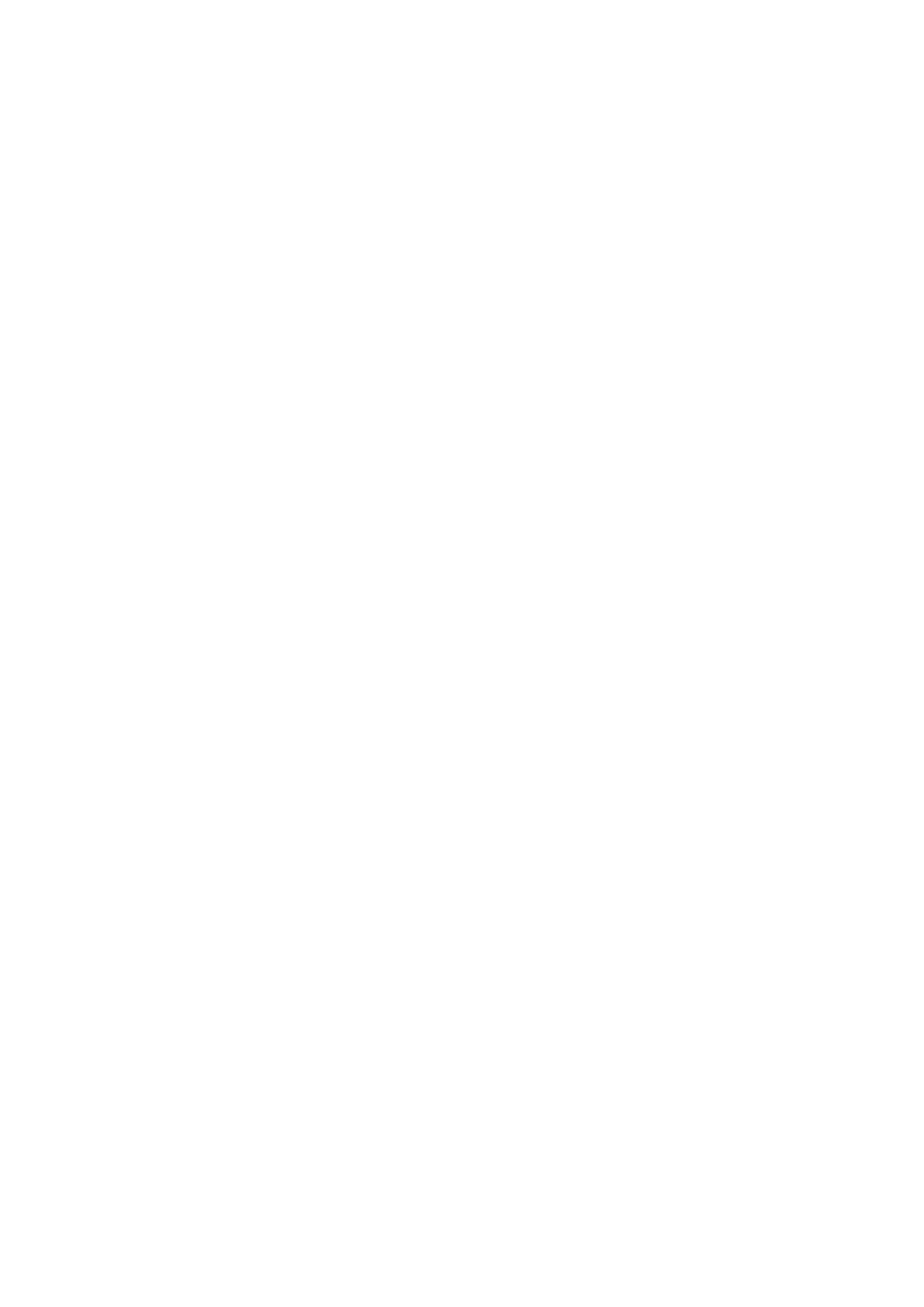# Product Specification Sheet

# **Medis Suite Platform (viewer, connectivity, reporting)**

- Improved Image exportation
- User Login & Role-based Access Control
- DICOM SR output for basic calliper measurements.
- Support for coronary and ventricular angiograms of all major X-ray vendors
- Centralized data repository. Thick client solution possible with multiple clients
- Import of angiographic studies from local storage media (hard disk, USB, and CD/DVD)
- DICOM connectivity, receiving cases, query and retrieve, pushing results to PACS.
- Review angiograms side by side, drag 'n drop angiograms into the viewer, fast paging through all angiograms, simple calliper measurements and annotations
- Different angiographic calibration options (isocenter, catheter, sphere/circle, manual)
- Anonymization of studies
- Enhanced workflow, run multiple apps in parallel
- Loading of prior examinations in parallel
- Stored results can be reviewed and/or edited
- Enhanced clinical report, combining all measurements in a single report, snapshots, add comments, save as PDF, view in graphic or text formats. Clinical XML or JSON output.
- Audit trailing

# **3D QCA – Straight Analysis (powered by QAngio XA 3D)**

#### **OPTIMAL CLINICAL WORKFLOW**

- Automatic angiographic series loading into the application
- Automatic calibration based on isocenter calibration data in the DICOM files
- Full-screen application during the analysis
- Full analysis workflow is visible during all analysis steps
- Acquisition aid to guide the user in the acquisition of good views for optimal 3D analysis
- Acquisition guide suggesting optimal viewing angle for the second acquisition in online situations
- Efficient pre-selection of angiographic series, showing only series being >25<sup>0</sup> apart
- ECG display and synchronization with 2D angiographic views
- NEW: Automatic ED phase detection based on ECG. When ECG is unavailable, artificial intelligence can detect ED phase for QCA analysis

#### **QUANTITATIVE ANALYSIS**

- Offset correction in case of patient movement in between the acquisitions
- Semi-automated 2D arterial (luminal) contour segmentation based on the proven Medis 2D QCA
- Automated 3D reconstruction of the arterial contours
- Automated 2D and 3D reconstruction of reference contours
- Two reference correction options (normal areas, fixed proximal)
- Automated 3D lesion quantification

#### **ANALYSIS RESULTS**

- Results for multiple lesions and additional user-defined region of interest
- Lumen and plaque statistics:
	- Severity of stenosis (diameter and area)
	- Minimum lumen diameter (MLD)
	- Proximal and distal minimum and maximum diameters (at P- and D-marker positions)
	- Display of 3D reference volume along the entire segment
	- Lesion length
	- Bending angle
- Five optimal views with minimum lesion foreshortening
- Lesion foreshortening calculation for the original 2D projections and the current 3D view

### **3D QCA – Bifurcation Analysis (powered by QAngio XA 3D)**

#### **OPTIMAL CLINICAL WORKFLOW**

- Automatic angiographic series loading into the application
- Automatic calibration based on isocenter calibration data in the DICOM files
- Full-screen application during the analysis
- Full analysis workflow is visible during all analysis steps
- Acquisition aid to guide the user in the acquisition of good views for optimal 3D analysis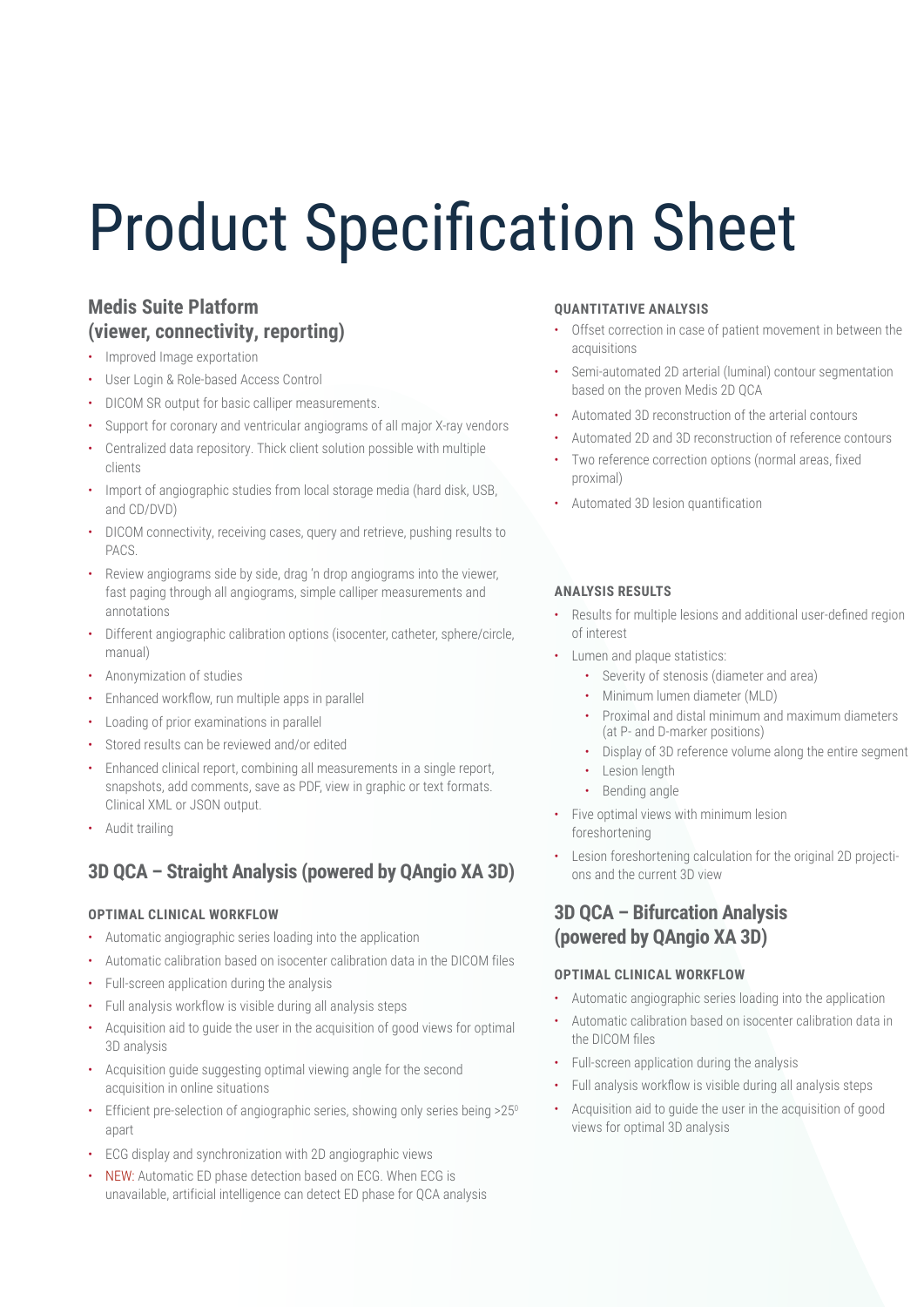- Acquisition guide suggesting optimal viewing angle for the second acquisition in online situations
- Efficient pre-selection of angiographic series, showing only series being >25<sup>0</sup> apart
- ECG display and synchronization with 2D angiographic views
- NEW: Automatic ED phase detection based on ECG. When ECG is unavailable, artificial intelligence can detect ED phase for QCA analysis

#### **QUANTITATIVE ANALYSIS**

- Offset correction in case of patient movement in between the acquisitions
- Semi-automated 2D arterial (luminal) bifurcation contour segmentation based on the proven Medis 2D QCA
- Automated 3D reconstruction of the arterial bifurcation
- Automated 2D and 3D reconstruction of reference bifurcation contours
- Manual reference correction option
- Automated 3D lesion quantification

#### **ANALYSIS RESULTS**

- Results for multiple lesions and additional user-defined region of interest, in the proximal or 2 distal branches of the bifurcation.
- Lumen and plaque statistics:
	- Severity of stenosis (diameter and area)
	- Minimum lumen diameter (MLD)
	- Proximal and distal minimum and maximum diameters (at P- and D-marker positions)
	- Display of 3D reference volume along the entire segment
	- Lesion length
	- Bifurcation and bending angle
	- Bifurcation core volume
- Five optimal views with minimum lesion foreshortening
- Optimal view for bifurcation
- HK / Murray / Finet ratios.

# **2D QCA & QVA (powered by QAngio XA)**

#### **OPTIMAL WORKFLOW**

- Automatic angiographic series loading into the application
- Automatic calibration based on isocenter calibration data in the DICOM files
- Other calibration options (catheter, sphere, manual and line calibration) available in the Medis Suite Viewer
- Full screen application during the analysis
- Full analysis workflow is visible during all analysis steps
- ECG display and synchronization with the angiogram
- NEW: Automatic ED phase detection based on ECG. When ECG is unavailable, artificial intelligence can detect ED phase for QCA analysis
- Image subtraction

#### **QUANTITATIVE ANALYSIS**

- Automated 2D arterial (luminal) contour segmentation
- Improved Reference Contours, especially on low dose images
- Two reference correction options (normal areas, fixed proximal)
- Optional Stent analysis including stent edges

#### **ANALYSIS RESULTS**

- Results for multiple lesions and additional userdefined region of interest
- Lumen and plaque statistics:
	- Severity of stenosis (diameter and area)
	- Minimum lumen diameter (MLD)
	- Proximal and distal diameters (at P- and D-marker positions)
	- Lesion length
- Stent related statistics
	- Length of stent and stent edges
	- MLD and its position
	- In-stent Mean diameter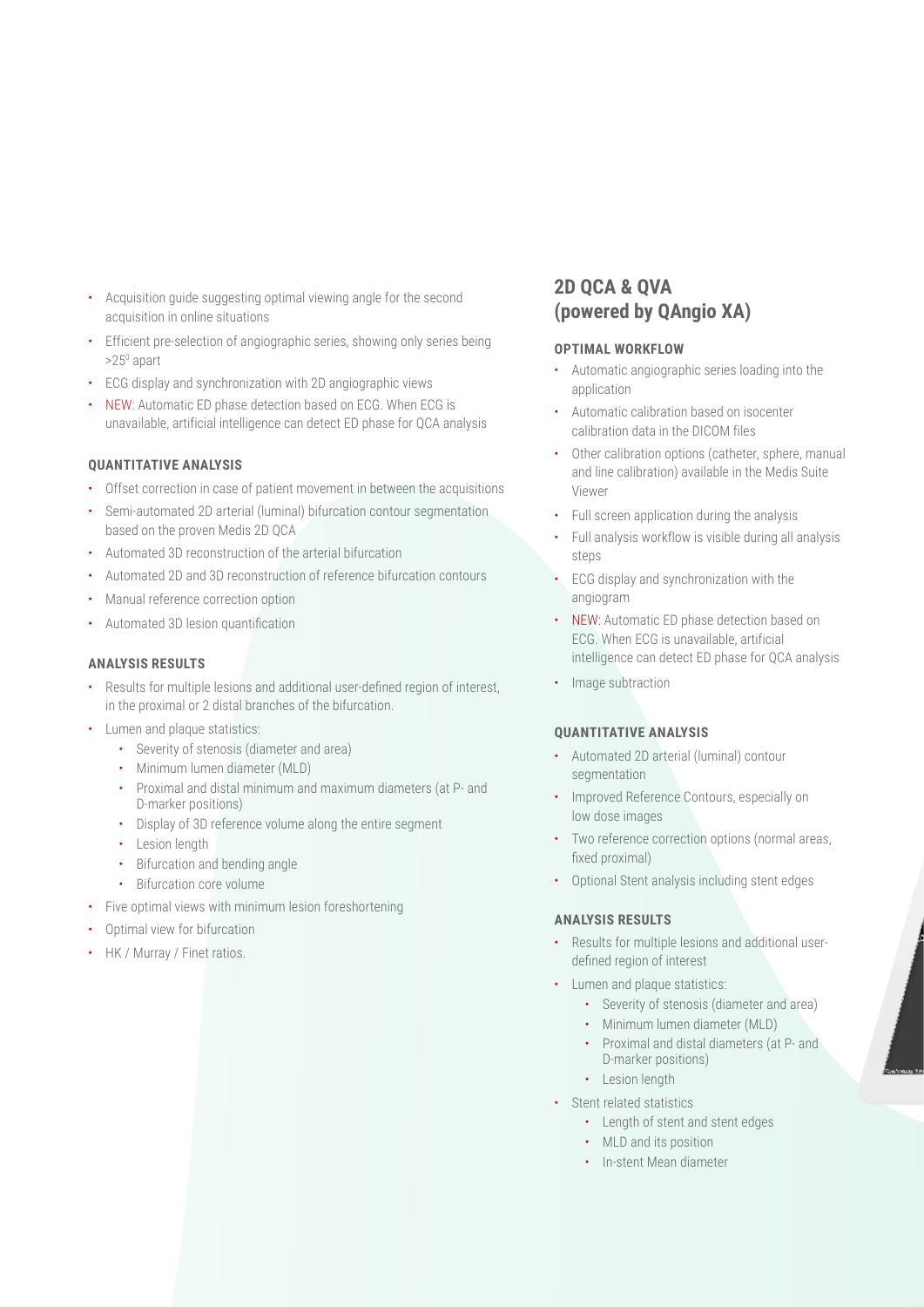# **Monoplane Left Ventricular Analysis**

- Semi-automated ED- and ES-contour detection or manual contour drawing
- Volumes corrected for papillary muscles
- Volume regression method according to Kennedy
- Centerline regional wall motion model including normal value band
- Indexed values (using patient height, patient weight, and heart rate)

# **Biplane Left and Right Ventricular Analysis**

- Enhanced GUI & workflow
- Manual contour drawing
- Volume corrected for papillary muscles
- Regression methods for adult and pediatric patients
- Indexed values (using patient height, patient weight, and heart rate)